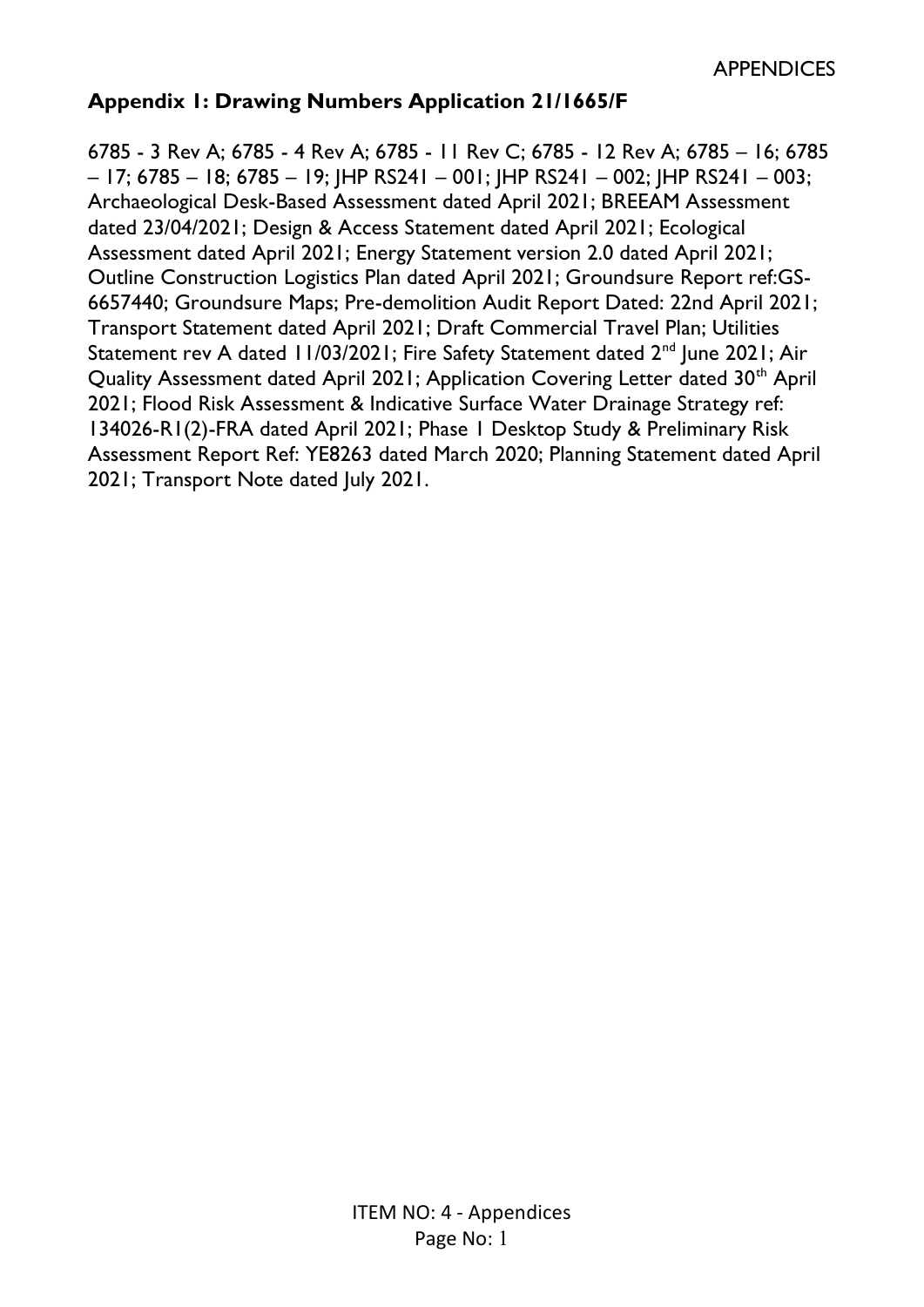# **Appendix 2 – Conditions and Informatives**

### **1. Conditions and Reasons for Application Reference 21/1665/F:**

### **Condition 1**

The development to which this permission relates must be begun not later than the expiration of three (3) years beginning with the date on which the permission is granted.

**Reason:** As required by Section 91 of the Town and Country Planning Act 1990.

### **Condition 2**

The development shall be carried out strictly in accordance with the application plans, drawings and documents hereby approved and as detailed below:

6785 - 3 Rev A; 6785 - 4 Rev A; 6785 - 11 Rev C; 6785 - 12 Rev A; 6785 – 16; 6785 – 17; 6785 – 18; 6785 – 19; JHP RS241 – 001; JHP RS241 – 002; JHP RS241 – 003; Archaeological Desk-Based Assessment dated April 2021; BREEAM Assessment dated 23/04/2021; Design & Access Statement dated April 2021; Ecological Assessment dated April 2021; Energy Statement version 2.0 dated April 2021; Outline Construction Logistics Plan dated April 2021; Groundsure Report ref:GS-6657440; Groundsure Maps; Pre-demolition Audit Report Dated: 22nd April 2021; Transport Statement dated April 2021; Draft Commercial Travel Plan; Utilities Statement rev A dated 11/03/2021; Fire Safety Statement dated 2<sup>nd</sup> June 2021; Air Quality Assessment dated April 2021; Application Covering Letter dated 30<sup>th</sup> April 2021; Flood Risk Assessment & Indicative Surface Water Drainage Strategy ref: 134026-R1(2)-FRA dated April 2021; Phase 1 Desktop Study & Preliminary Risk Assessment Report Ref: YE8263 dated March 2020; Planning Statement dated April 2021; Transport Note dated July 2021.

## **Reason 2**

In the interests of good planning and to ensure that the development is carried out in accordance with the approved documents, plans and drawings submitted with the application and is acceptable to the local planning authority.

## **Condition 3**

Prior to the commencement of development approved by this planning permission (or such other date or stage in development as may be agreed in writing with the local planning authority), the following components of a scheme to deal with the risks associated with contamination of the site shall each be submitted to and approved, in writing, by the local planning authority: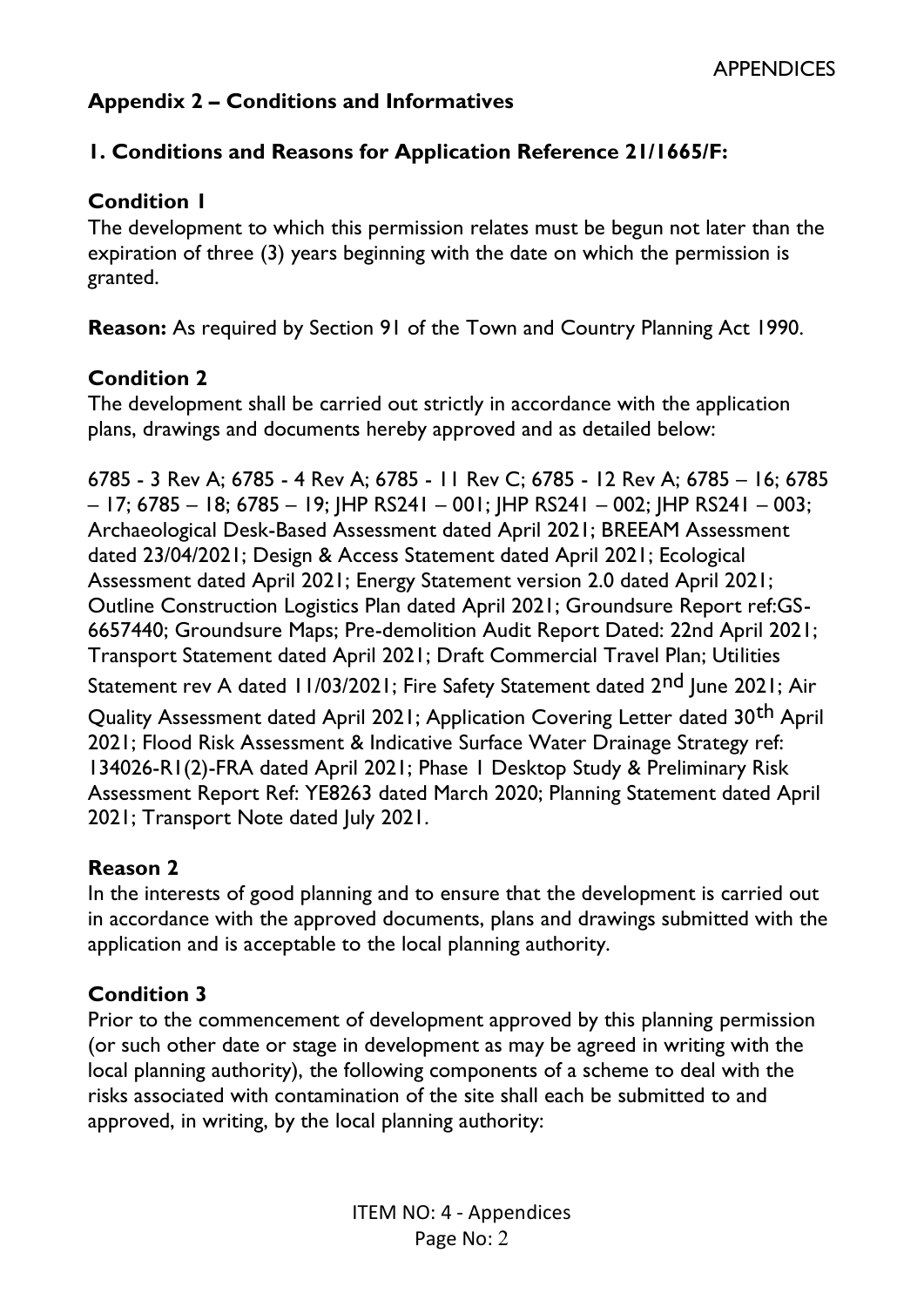- 1. A preliminary risk assessment which has identified:
	- all previous uses;
	- potential contaminants associated with those uses;
	- a conceptual model of the site indicating sources, pathways and receptors;
	- potentially unacceptable risks arising from contamination at the site. Should the preliminary risk assessment identify the need for further investigation:
- 2. A site investigation scheme, based on (1) to provide information for a detailed assessment of the risk to all receptors that may be affected, including those off site.
- 3. The results of the site investigation and the detailed risk assessment referred to in (2) and, based on these, an options appraisal and remediation strategy giving full details of the remediation measures required and how they are to be undertaken.
- 4. A verification plan providing details of the data that will be collected in order to demonstrate that the works set out in the remediation strategy in (3) are complete and identifying any requirements for longer-term monitoring of pollutant linkages, maintenance and arrangements for contingency action. Any changes to these components require the express written consent of the local planning authority. The scheme shall be implemented as approved.

**Reason:** Potential sources of contamination associated with historical uses of the site should be further investigated to ensure that there is not an unacceptable risk to health and controlled waters in line with the aims of the National Planning Policy Framework (NPPF); and with Policies (E) of the Royal Borough of Greenwich Local Plan: Core Strategy with Detailed Policies (2014).

## **Condition 4**

Prior to occupation of development, a verification report demonstrating completion of the works set out in the approved remediation strategy and the effectiveness of the remediation shall be submitted to and approved, in writing, by the Local Planning Authority.

The report shall include results of sampling and monitoring carried out in accordance with the approved verification plan to demonstrate that the site remediation criteria have been met. It shall also include any plan (a long-term monitoring and maintenance plan) for longer-term monitoring of pollutant linkages, maintenance and arrangements for contingency action, as identified in the verification plan, and for the reporting of this to the Local Planning Authority.

**Reason:** Should remediation be deemed necessary, the applicant should demonstrate that any work has been carried out effectively and the environmental and health risks have been satisfactorily managed so that the site is deemed suitable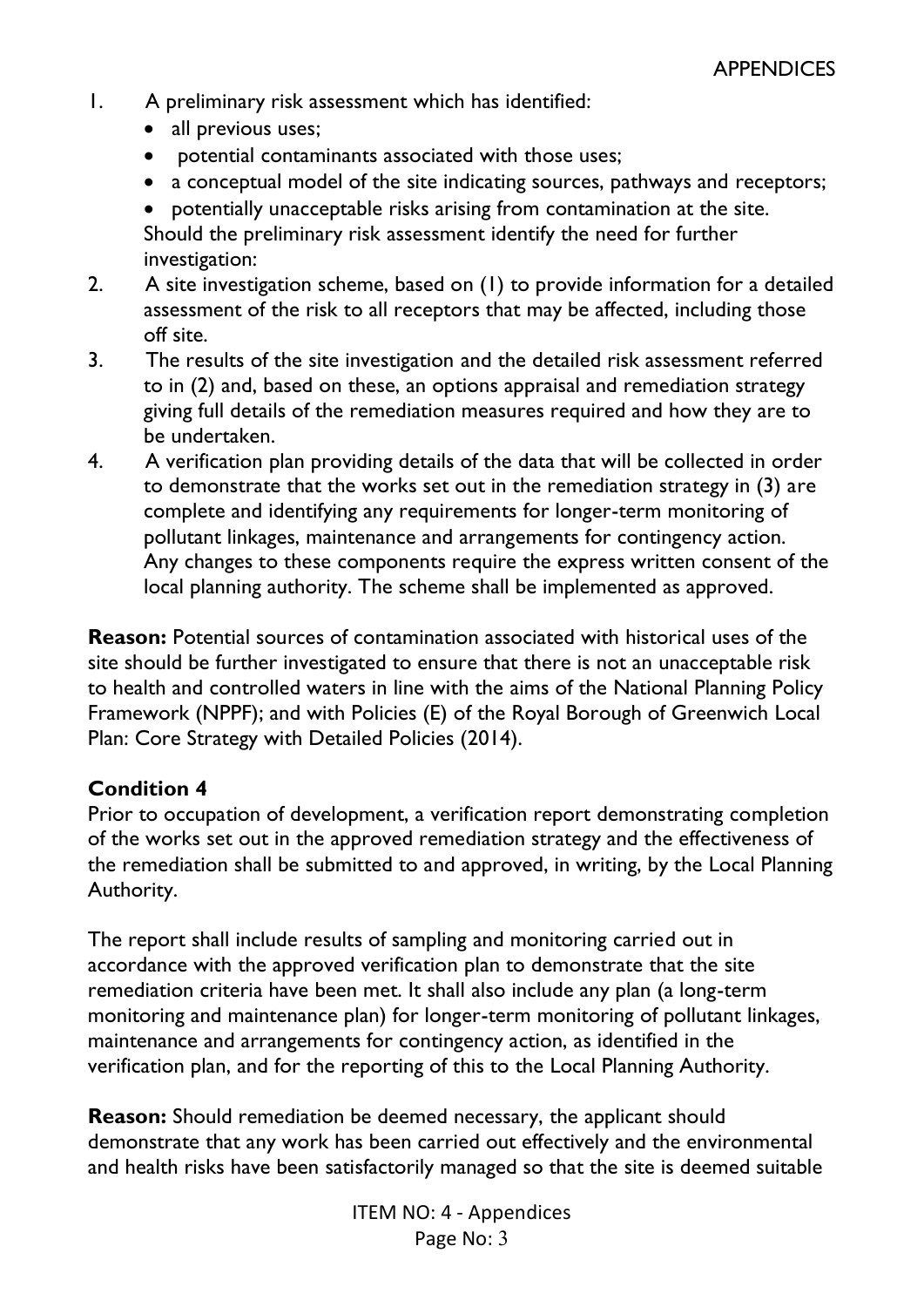for use; in accordance with the aims of the National Planning Policy Framework (NPPF); and with Policies (E) of the Royal Borough of Greenwich Local Plan: Core Strategy with Detailed Policies (2014).

## **Condition 5**

If, during development, contamination not previously identified is found to be present at the site then no further development shall be carried out until the developer has submitted a remediation strategy to the local planning authority detailing how this unsuspected contamination shall be dealt with and obtained written approval from the local planning authority. The remediation strategy shall be implemented as approved.

**Reason:** to ensure that environmental and health risks have been satisfactorily managed so that the site is deemed suitable for use; in accordance with the aims of the National Planning Policy Framework (NPPF); and with Policies (E) of the Royal Borough of Greenwich Local Plan: Core Strategy with Detailed Policies (2014).

## **Condition 6**

- 1. Piling or any other foundation designs using penetrative methods shall not be permitted other than with the express written consent of the local planning authority, which may be given for those parts of the site where it has been demonstrated that there is no resultant unacceptable risk to groundwater. The development shall be carried out in accordance with the approved details.
- 2. No piling shall take place until a piling method statement detailing the depth and type of piling to be undertaken and the methodology by which such piling will be carried out, including measures to prevent and minimise the potential for damage to subsurface sewerage infrastructure, and the programme for the works has been submitted to and approved in writing by the local planning authority in consultation with Thames Water. Any piling must be undertaken in accordance with the terms of the approved piling method statement.

**Reason:** to ensure piling works taking place in made ground or contaminated areas do not present a risk to groundwater within the underlying aquifers. To minimise disturbance of any existing contamination and the protection of groundwater in the underlying Aquifers; and to ensure underground water and sewerage utility infrastructure are not damaged; and to ensure compliance with Policy 5.21 of the London Plan (2016) and Policy E(e) of the Royal Greenwich Local Plan: Core Strategy with Detailed Policies (2014); and the Mayor's London Plan (2016) Policies 5.21 Contaminated Land and 5.22 Hazardous substances.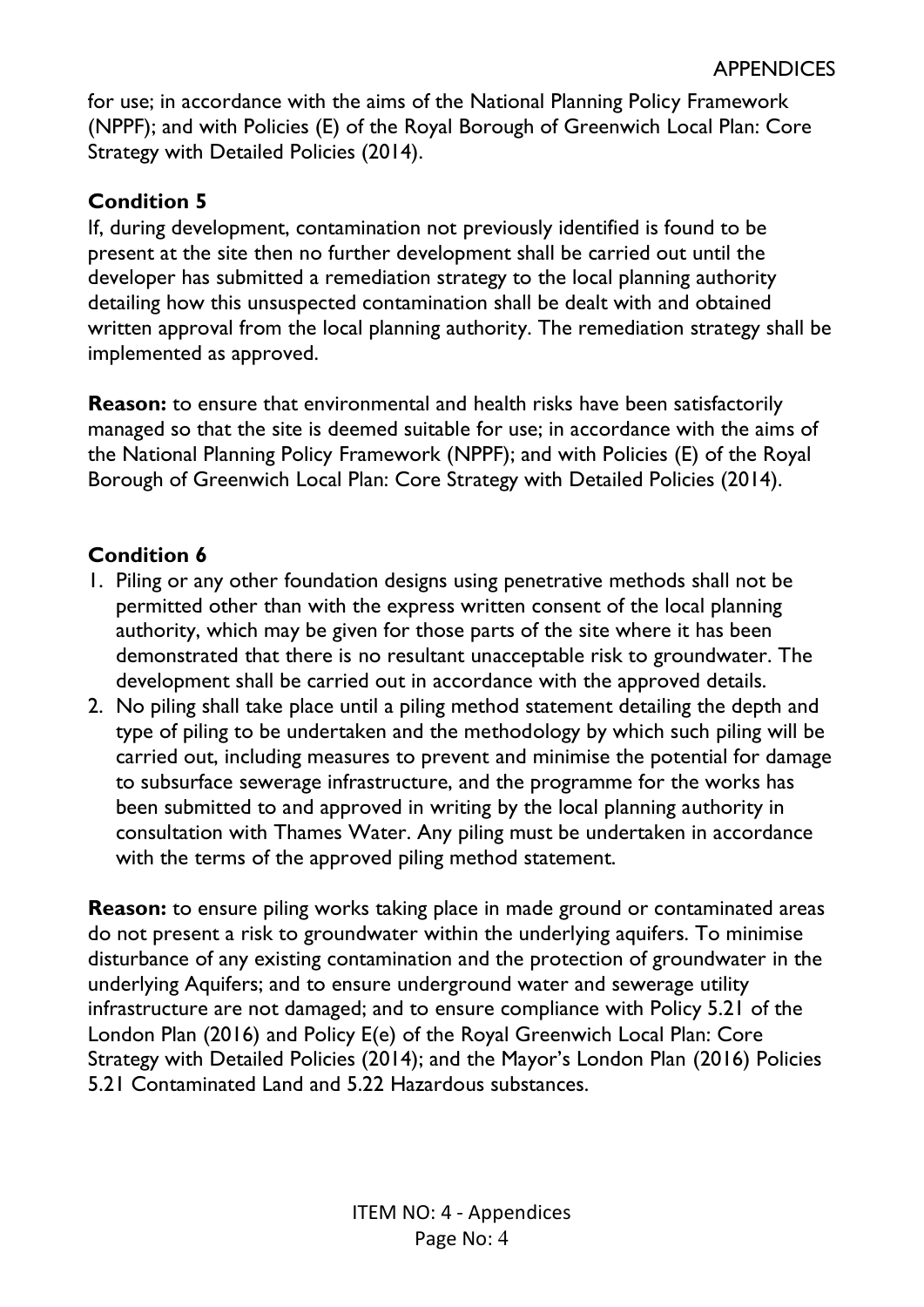# **Condition 7**

- 1. Prior to the commencement of development, a Preliminary Risk Assessment to identify the risks associated with unexploded ordnance (UXO) threat of the site shall be submitted to and approved, in writing, by the Local Planning Authority. Any Preliminary Risk Assessment of UXO hazards must be undertaken in compliance with current guidance for managing UXO risks (e.g.C681). The investigation shall include, but not be limited to:
- Home Office WWII Bomb Census Maps;
- WWII and post-WWII aerial photography;
- Official Abandoned Bomb Register;
- LCC Bomb Damage maps;
- Information gathered from the National Archives at Kew;
- Historic UXO information.
- 2. Should the preliminary risk assessment identify the need for further investigation, the following shall be submitted to and approved, in writing, by the Local Planning Authority:
	- A Detailed Risk Assessment and Intrusive UXO Survey, based on (1) to characterise the site and; provide information for a detailed assessment of the risk to all receptors that may be affected, including those off site.
	- Following the results and outcomes of the Preliminary and Detailed Risk Assessments, a Risk Mitigation Plan giving full details of the mitigation measures required and how they are to be undertaken. This requires the provision of both a Mitigation Implementation and Verification Plan.
	- Details attaining to Operational UXO Emergency Response Plan; and UXO Safety & Awareness Briefings – must also be provided.
	- The identified mitigation must be carried out in accordance with the approved details.
- 3. On completion of the above (2) a final Verification Report is required to demonstrate that the works set out in (2) have been completed, along with any requirements for longer-term monitoring of risks, maintenance and arrangements for contingency action.

**Reason:** To ensure that appropriate arrangements are in place in the event of the discovery of UXO and to ensure that environmental and health risks have been satisfactorily managed so that the site is deemed suitable for use; in accordance with the aims of the National Planning Policy Framework (NPPF); and with Policies (E) of the Royal Borough of Greenwich Local Plan: Core Strategy with Detailed Policies (2014).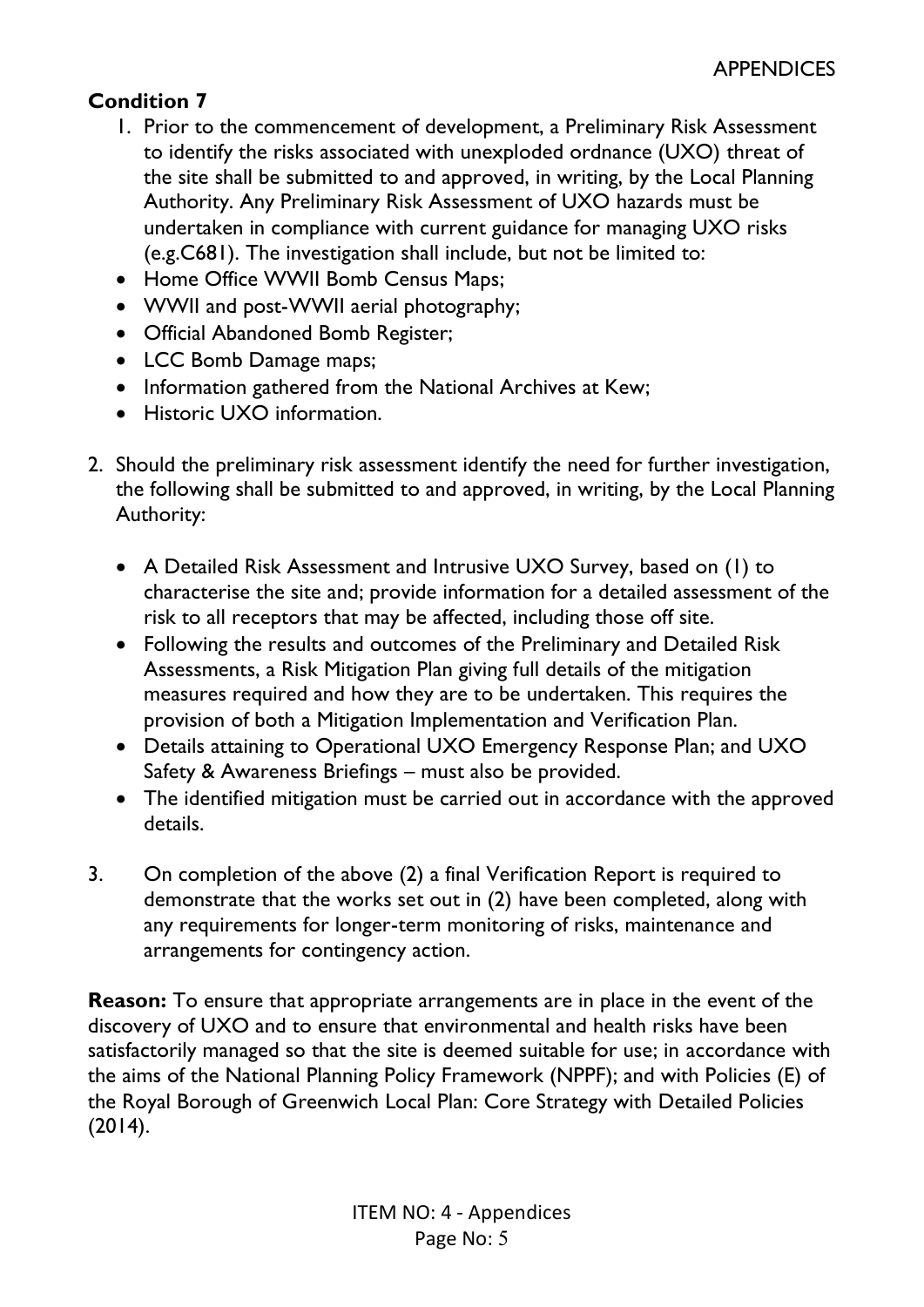# **Condition 8**

Prior to the commencement of the development hereby approved, including site clearance and demolition works, a Construction Logistics Plan (CLP) and a Construction Management Plan (CMP) shall be submitted, to and approved in writing by, the Local Planning Authority, in conjunction with Transport for London, to minimise impacts to the local highway network and to control noise, vibration and air pollutants generated as a result of the construction process. These documents shall be prepared in accordance with the London Freight Plan, 'The control of dust and emissions from construction and demolition' Supplementary Planning Guidance, the council's Construction Site Noise Code of Practice (http://www.royalgreenwich.gov.uk/downloads/file/470/noise\_from\_major\_construct ion sites leaflet), BRE Pollution Control Guides 'Controlling particles and noise pollution from construction sites' and 'Controlling particles, vapour and noise pollution from construction sites'. The CLP and CMP shall include details of (but shall not be limited to):

- loading and unloading of plant and materials;
- storage of plant and materials;
- programme of works;
- measures for traffic management and encouragement of sustainable modes of transport for workers;
- details of a vehicle booking system
- provision of boundary hoarding and visibility zones of construction traffic routing;
- hours of operation;
- means to prevent deposition of mud on the highway;
- likely noise levels to be generated from plant and construction works;
- a dust risk assessment:
- means to monitor and control dust, noise and vibrations;
- haulage routes;
- a site plan identifying location of site entrance, exit, wheel washing, hard standing hoarding (distinguishing between solid hoarding and other barriers such as heras and monarflex sheeting), stock piles, dust suppression, location of water supplies and location of nearest neighbouring receptors;
- bonfire policy; and
- confirmation that a mobile crusher will/won't be used on site and if so, a copy of the permit and intended dates of operation.
- confirmation that a photographic survey of the condition of the highway around the site will be undertaken and retained and made available to the Local Planning Authority upon request.

The development shall be constructed in accordance with the approved Plans.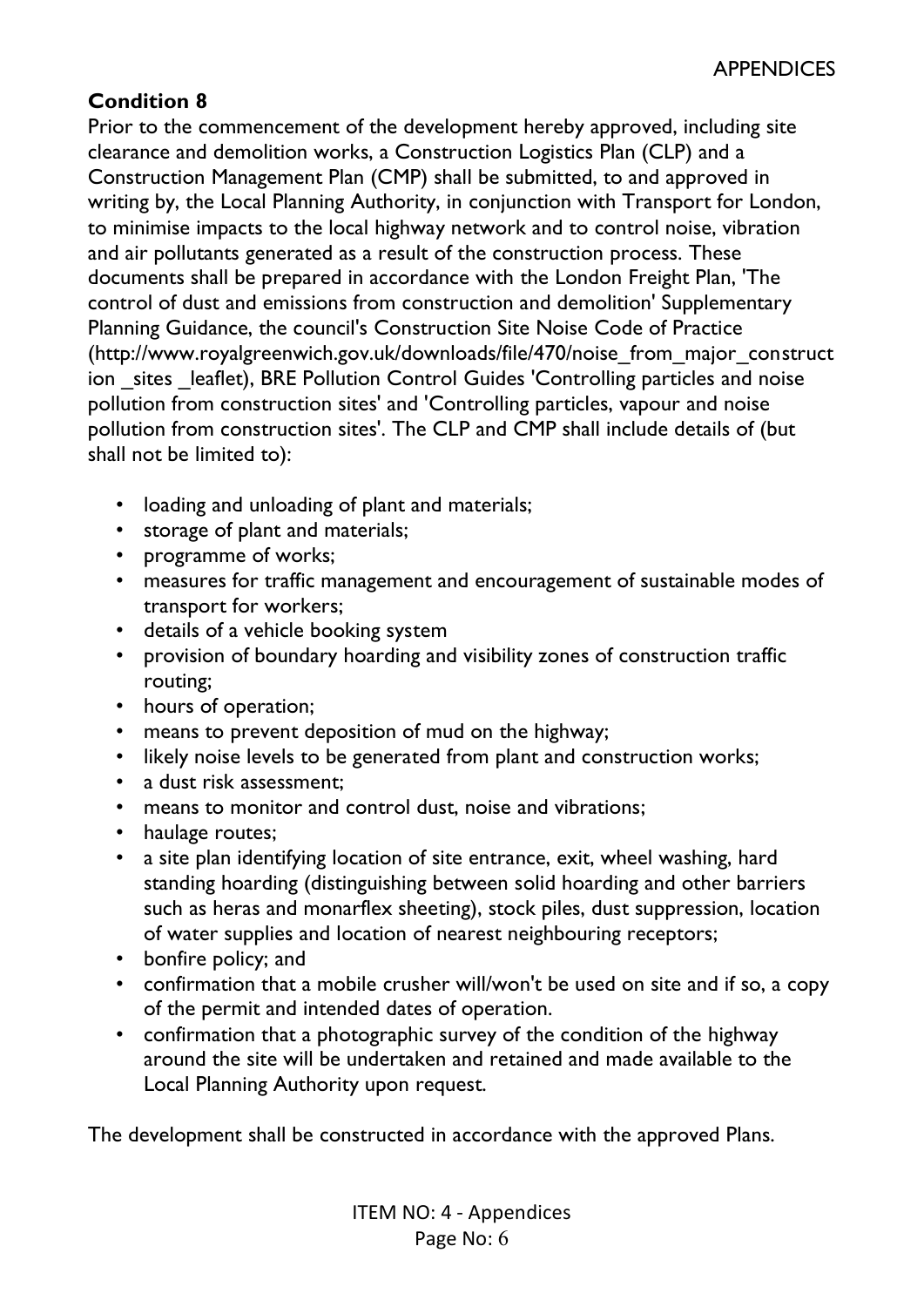### **Reason**

To ensure that the proposed development does not interfere with the free flow of traffic and conditions of safety on the public highway, and to ensure the development process does not have a significant adverse impact on the amenities of nearby residential properties in accordance with Policies D14, SI 1, T3, T4, T7 of the London Plan (2021), Policies IM5, DH(b) and E(a) of the Royal Greenwich Local Plan: Core Strategy with Detailed Policies (2014) and the Greener Greenwich SPD.

### **Condition 9**

Prior to above ground works for the development hereby approved, full details including images of all facing materials and finishes, to be used on the development hereby approved shall be submitted to, and approved in writing by, the Local Planning Authority and the scheme shall thereafter be implemented in accordance with the approved details and maintained for the lifetime of the development.

#### **Reason**

In order that the Council may be satisfied with the external appearance of the building and ensure compliance with Policies D3 and D4 of the London Plan (2021), Policies DH1, DH(h) and DH(k) of the Royal Greenwich Local Plan: Core Strategy with Detailed Policies (adopted 30th July 2014) and the Sun in the Sands Conservation Area Character Appraisal (2007).

## **Condition 10**

The development hereby approved shall not be occupied until a detailed Delivery and Servicing Plan (DSP) for the flexible B2/B8 commercial space on the site hereby approved has been submitted to, and approved in writing by, the Local Planning Authority. The DSP shall demonstrate how deliveries will be carried out to ensure impacts of the safe operation of the highway and residential amenity of the neighbouring properties are minimised and shall include details of:

- The timing and frequency of deliveries;
- The location of loading and unloading;
- The size of delivery vehicles

The DSP shall be fully implemented in accordance with the approved details prior to the first occupation of the development and maintained thereafter for the lifetime of the development.

## **Reason**

To ensure that the resulting servicing arrangements are satisfactory in terms of their impact on the free-flow of traffic and highways safety implications in accordance with Policies D14, T4 and T.7 and of the London Plan (2021) and Policies E(a), DH1,

ITEM NO: 4 - Appendices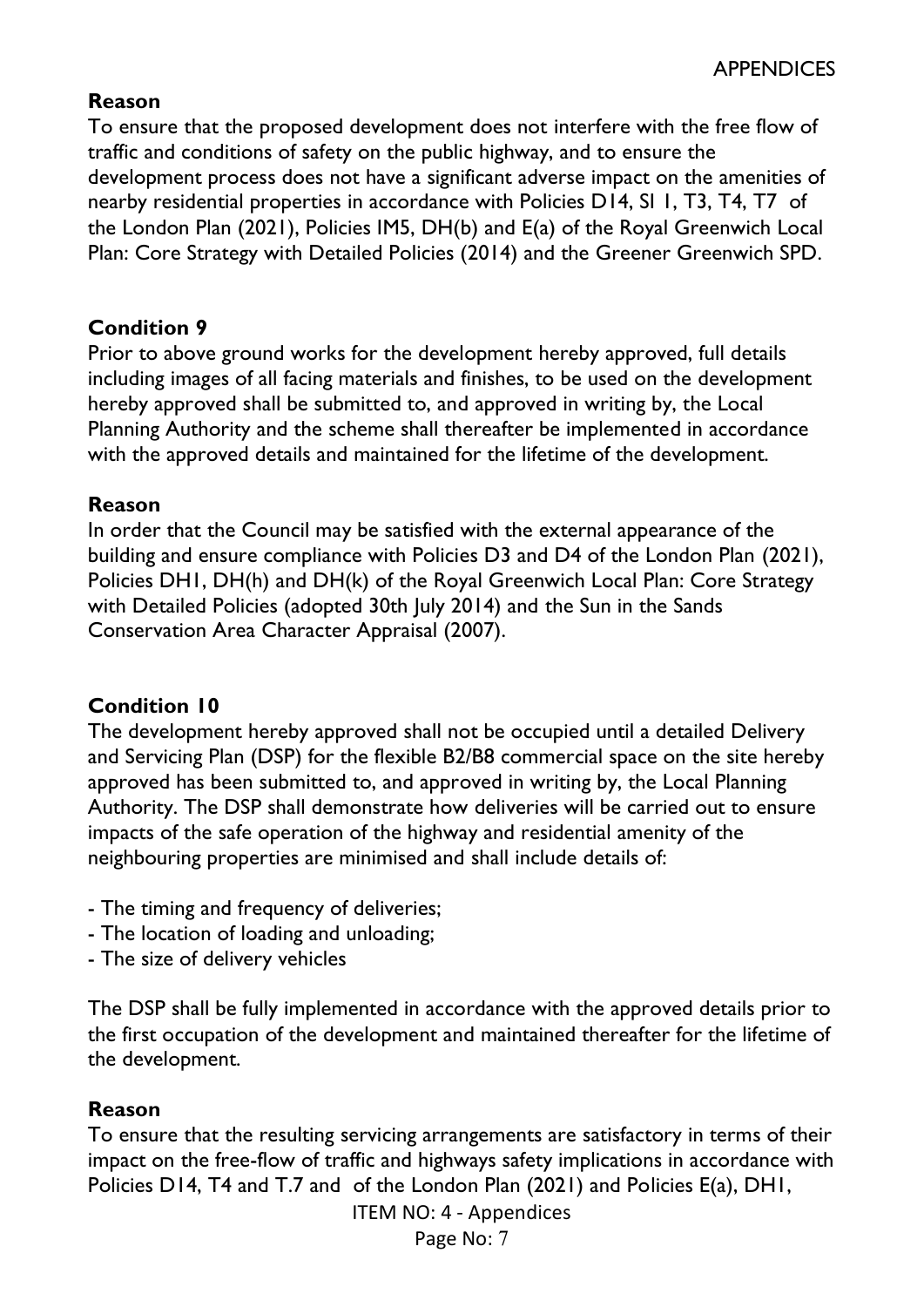IM(a) and IM(b) of the Royal Greenwich Local Plan: Core Strategy with Detailed Policies (July 2014).

### **Condition 11**

Prior to the occupation of the development hereby approved, full details of the commercial cycle parking facilities for the development shall be submitted to and approved in writing by the local planning authority. The cycle parking shall be fully implemented in accordance with the approved details and be made available for use prior to occupation of the development and maintained thereafter.

### **Reason**

To promote sustainable travel. to ensure that any storage facilities have an acceptable impact on the host property and wider conservation area and to ensure compliance with Policy T5 of the London Plan (2021) and IM4, IM(b) and IM(c) of the Royal Greenwich Local Plan: Core Strategy with Detailed Policies (Adopted July 2014).

#### **Condition 12**

Prior to the occupation of the development hereby approved, full details of commercial waste storage facilities for the development shall be submitted to and approved in writing by the local planning authority. The refuse and recycling facilities shall be fully implemented in accordance with the approved details and be made available for use prior to occupation of the development and maintained thereafter.

**Reason:** In order that the Council may be satisfied with the details of the proposal and to ensure compliance with Policies SI 7 and SI 8 of the London Plan (2021) and Policy DH1 of the Royal Greenwich Local Plan: Core Strategy with Detailed Policies (Adopted July 2014).

### **Condition 13**

Prior to the first occupation of the development hereby approved, a Landscaping Strategy for all the hard and soft landscaping of any part of the site not occupied by buildings shall be submitted to and approved in writing by the local planning authority. Details shall include:

- a. Permeability of all hard surfaces
- b. Appearance of all materials
- c. Planting

All hard and soft landscaping works which form part of the approved scheme under part shall be completed prior to occupation of the development.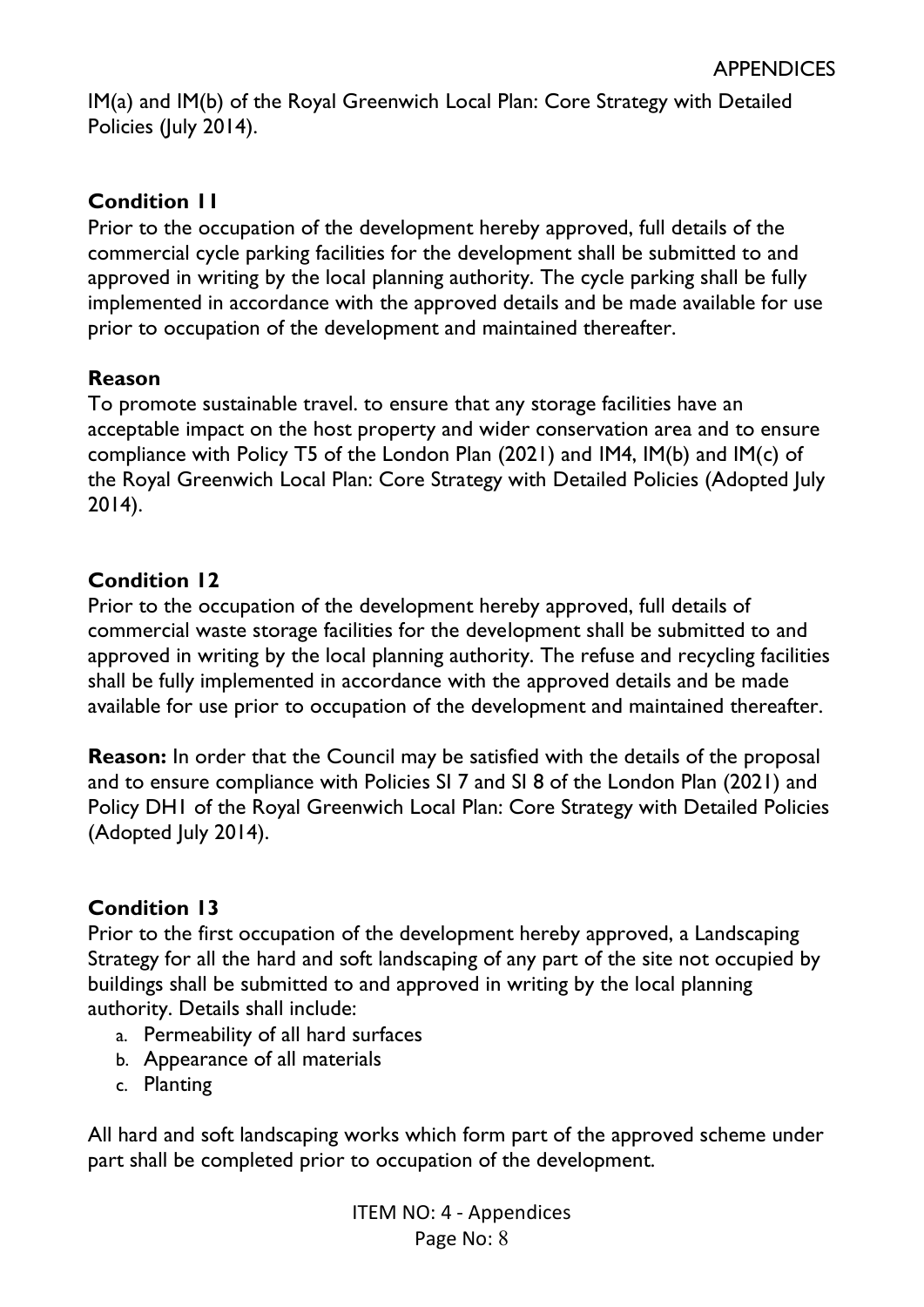All planting, seeding or turfing comprised in the approved landscaping scheme shall be carried out in the first planting and seeding seasons following the occupation of the buildings or the completion of the development. Any trees or plants which within a period of 5 years from the completion of the development die, are removed or become seriously damaged or diseased, shall be replaced in the next planting season with others of similar size and species.

#### **Reason**

In order that the local planning authority may be satisfied as to the details of the proposal and to comply with Policies G7, D3 and D4 of the London Plan (2021) and Policies DH1 and OS(f) of the Royal Greenwich Local Plan: Core Strategy with Detailed Policies (2014).

#### **Condition 14**

No impact piling or any other foundation designs using penetrative methods shall take place until a piling method statement (detailing the depth and type of piling or other foundation designs to be undertaken and the methodology by which such piling or foundation designs will be carried out, including measures to prevent and minimise the potential for damage to subsurface water infrastructure, the programme for the works, sufficient information to demonstrate that there is no resultant unacceptable risk to groundwater) has been submitted to and approved in writing by the Local Planning Authority in consultation with Thames Water and the Environment Agency. Any piling must be undertaken in accordance with the terms of the approved piling method statement.

**Reason:** The proposed works will be in close proximity to underground water and sewerage utility infrastructure. Piling has the potential to impact on local underground water and sewerage utility infrastructure. To minimise disturbance of any existing contamination and the protection of groundwater in the underlying Principal and Secondary Aquifers. To ensure compliance with Policy SD1 of the London Plan (2021) and Policy E(e) of the Royal Greenwich Local Plan: Core Strategy with Detailed Policies (Adopted July 2014).

#### **Condition 15**

Prior to the first occupation of the development hereby approved, full details of a Travel Plan for the approved development shall be submitted to and approved in writing by the local planning authority. The Travel Plan shall specify initiatives to be implemented by the development to encourage access to and from the site by a variety of non-car means, shall set targets and shall specify a monitoring and review mechanism to ensure compliance with the Travel Plan objectives. The Travel Plan shall be fully implemented upon commencement of the approved development use and continued thereafter for the lifetime of the development.

ITEM NO: 4 - Appendices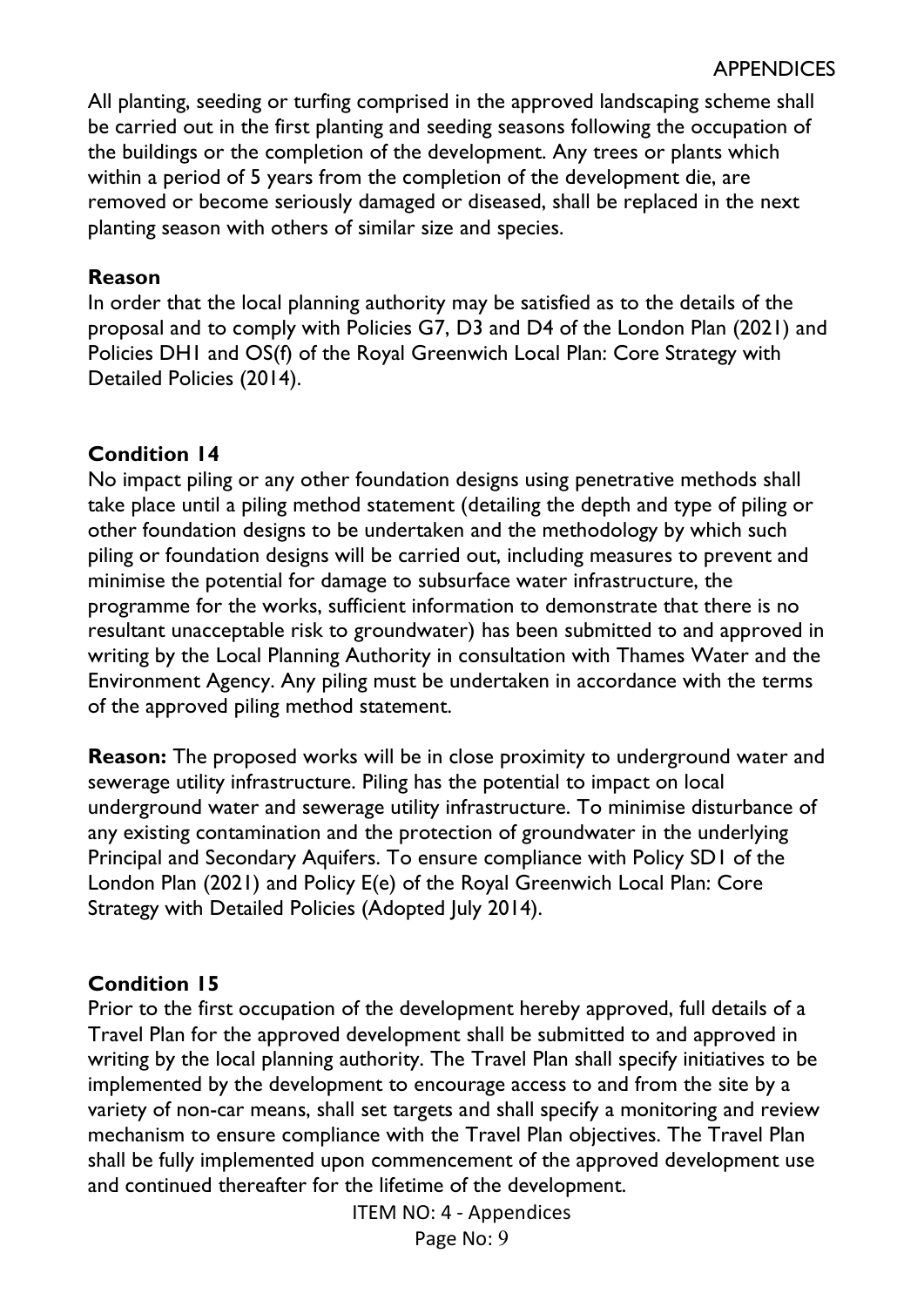**Reason:** To ensure acceptable trip generation and to encourage sustainable forms of transport, and to comply with Policy T4 and T5 of the London Plan (2021) and Policies IM4, IM(a) and IM(b) of the Royal Greenwich Local Plan: Core Strategy with Detailed Policies (Adopted July 2014).

### **Condition 16**

Prior to the commencement of the development hereby approved further details of the mitigation measures shall be submitted to and approved in writing by the Local Planning Authority. These details will include but not be limited to:

- a. Details of the mechanical ventilation system including drawings detailing the inlets and internal configuration of the ventilation system
- b. Details of the filtration system including the technical specification and maintenance schedule

The mitigation measures shall be carried out in accordance with the approved details and retained for the lifetime of the development.

**Reason:** To protect future residents from poor air quality local air quality, comply with Policy SI 1 of the London Plan (2021) and Policy E(a) and E(c) of the Royal Greenwich Local Plan: Core Strategy with Detailed Policies (Adopted July 2014).

### **Condition 17**

Prior to the commencement of above ground works as part of the development hereby permitted, an acoustic report shall be submitted to and approved by the Local Planning Authority. The sound insulation scheme shall be designed to ensure that noise from within the building does not cause a disturbance to surrounding occupiers. The noise measured at the boundary of the site should not exceed 10dB(A) below the typical LA90 1Hour day or LA90 5 min night.

Details should include airborne sound insulation. The developer shall certify to the local planning authority that the noise mitigation measures agreed have been installed. The approved scheme is to be completed prior to occupation of the development and shall be permanently maintained thereafter.

**Reason:** In order to safeguard the amenities, health and safety of neighbouring properties and occupiers and of the area generally, and to ensure compliance with Policy D14 of the London Plan (2021) and Policy E(a) of the Royal Greenwich Local Plan: Core Strategy with Detailed Policies (Adopted July 2014).

### **Condition 18**

Prior to the commencement of the development hereby permitted an acoustic survey detailing the noise impacts from fixed plant & equipment associated with the development shall be submitted to and approved in writing by the local planning authority. The acoustic survey shall include the following:

ITEM NO: 4 - Appendices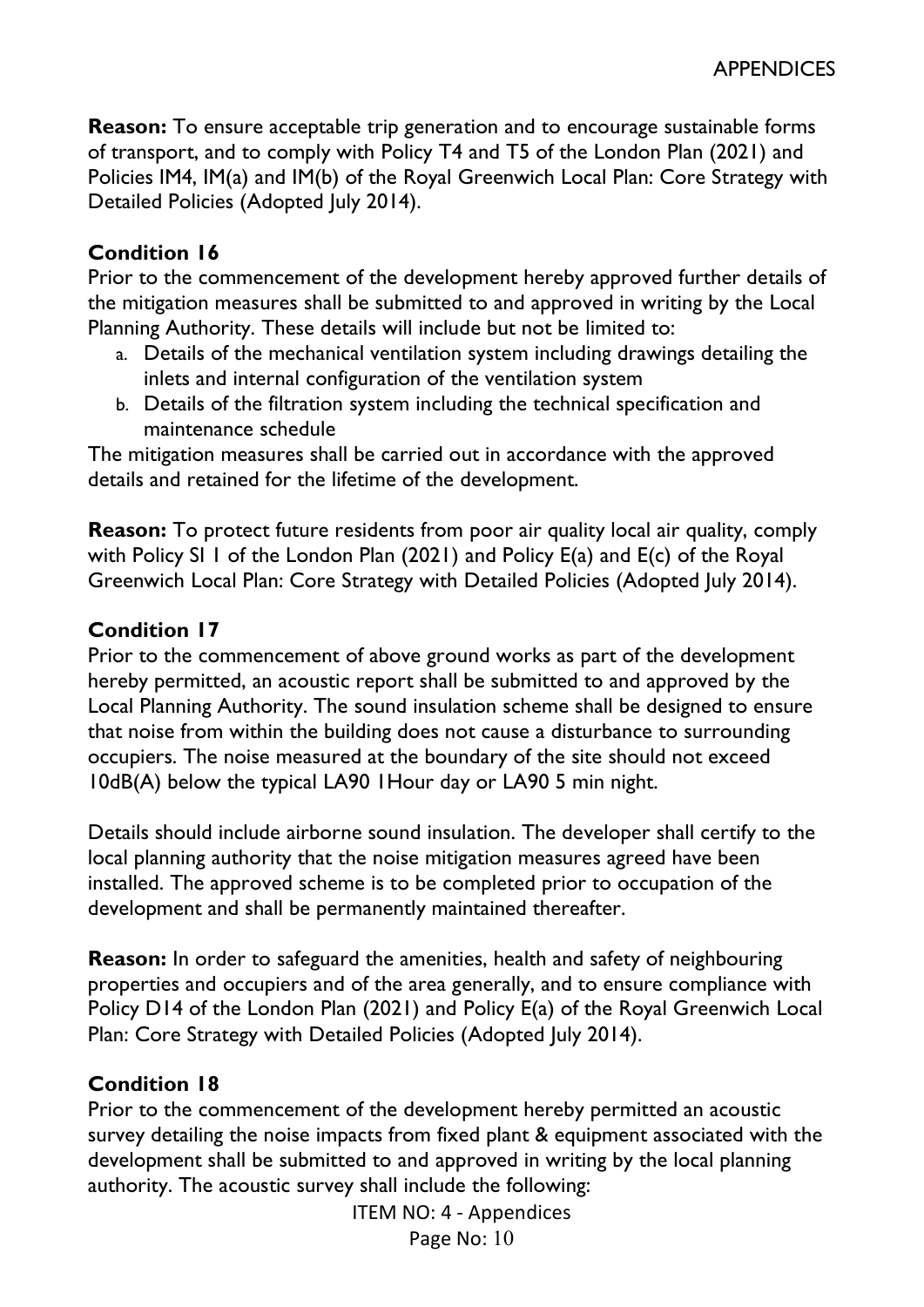- Survey of existing background/ambient sound level;
- Manufacturers noise specification (Sound power/Sound pressure level, octave band spectral levels) of proposed plant and equipment such as air handling units, boilers, lifts, mechanical ventilation [delete/add as necessary];
- The proposed operational hours of the plant;
- Proposed mitigation measures to ensure the existing background sound level will not increase when measured at one metre from the façade of the nearest noise sensitive premises. In order to achieve this, the plant shall be designed/selected, or the noise from the plant should be attenuated, so that it is 10dB below the existing background level (LA90 15min). The measurements and assessment shall be made in accordance to the latest British Standard 4142, and shall be submitted to and approved by the Local Planning Authority.

The approved noise mitigation measures shall be implemented prior to occupation of the development and shall be permanently thereafter for the lifetime of the development.

#### **Reason**

To preserve the amenity of neighbouring occupiers and to comply with Policy D14 of the London Plan (2021) and Policy E(a) of the Royal Greenwich Core Strategy (2014).

### **Condition 19**

Notwithstanding the provisions of the Town and Country Planning (Use Classes) Order 1987 (as amended) and the Town and Country Planning (General Permitted Development) (England) Order 2015 (or any Order revoking and re-enacting these Orders with or without modification), the use of the site shall be as a flexible Class B2/B8 use as set out in the application only.

**Reason:** In order to safeguard the amenities of neighbouring properties and the area generally and to ensure compliance with Policy 7.15 of the London Plan (2016) and Policy E(a) of the Royal Greenwich Local Plan: Core Strategy with Detailed Polices (2014).

### **Condition 20**

Details of the electric vehicle charging points provided within the scheme shall be submitted to, and approved in writing by, the Local Planning Authority prior to the occupation of the relevant part of the development. The development shall, in all respects, be implemented in accordance with the details approved pursuant to this condition, prior to the occupation of the development and maintained for the lifetime of the development.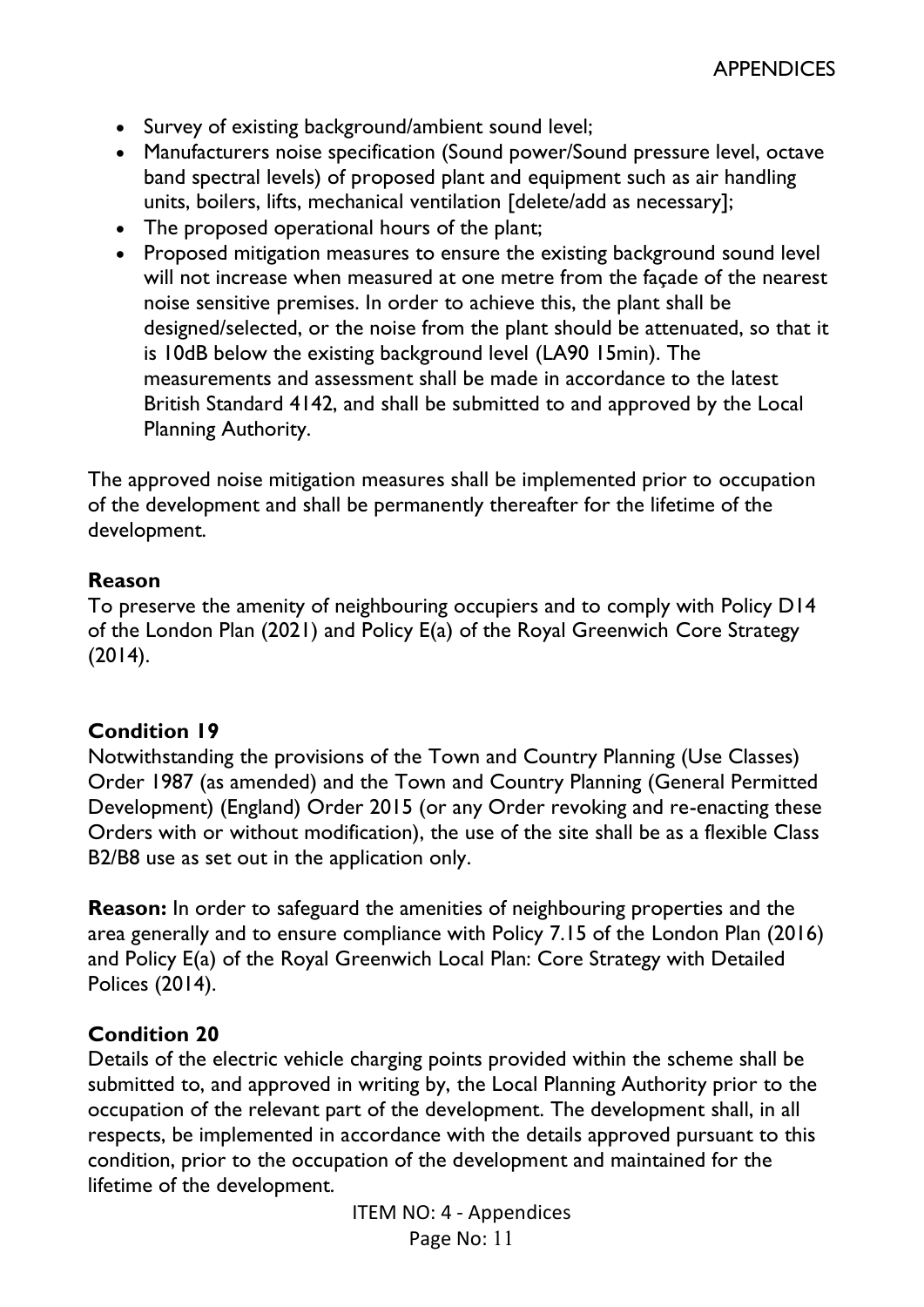**Reason:** To comply with Policies T3 and T6 of the London Plan (2021).

#### **Condition 21**

- a. The development hereby permitted shall seek to achieve a minimum of BREEAM Excellent (or its successor).
- b. No development shall take place until a Design Stage assessment (under the BREEAM or its successor) has been carried out and a copy of the summary score sheet and interim BREEAM Certificate have been submitted to and approved in writing by the Local Planning Authority. The assessment shall include all measure to be undertaken to achieve a rating of BREEAM Excellent.
- c. Prior to first occupation of the building, a copy of the summary score sheet and Post Construction Review Certificate (under BREEAM or its successor) shall be submitted to the Local Planning Authority verifying that the agreed standards have been met.

**Reason:** In the interest of addressing climate change and to secure sustainable development and to comply with Core Strategy (2014) policies DH1 (Design).

#### **Informatives**

#### **Informative 1**

Positive and Proactive Statement: The Council engages with all applicants in a positive and proactive way through specific pre-application enquiries and the detailed advice available on the Council's website. On this particular application, positive discussions took place which resulted in further information being submitted.

#### **Informative 2**

You are advised that the application granted may be subject to the Community Infrastructure Levy ('the CIL'). There are two CIL charges in Royal Greenwich - the Mayoral CIL, which was introduced 1 April 2012; and the local CIL, introduced 6 April 2015. The Council's Planning Obligations Team will review your permission and will confirm if a CIL liability arises. If liable, you will receive a CIL Liability notice that details the amount that will be due on the commencement of development. Prior to starting on site you must submit an Assumption of Liability form and Commencement Notice to the Council. More information on CIL and the necessary forms are available at: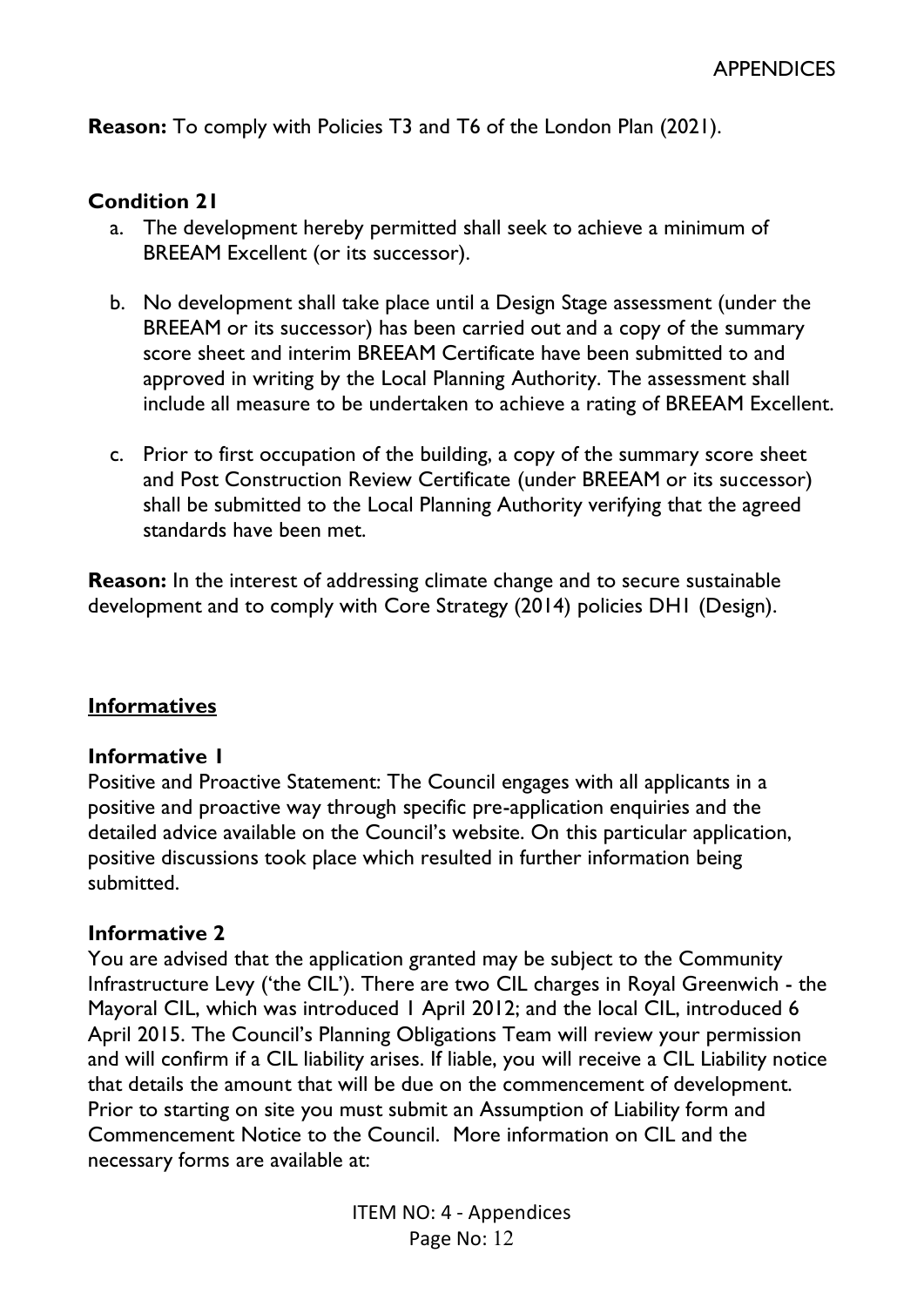http://www.royalgreenwich.gov.uk/info/1004/planning\_policy/1182/community\_infras tructure\_levy\_cil

#### **Informative 3**

ITEM NO: 4 - Appendices There are public sewers crossing or close to your development. If you're planning significant work near our sewers, it's important that you minimize the risk of damage. We'll need to check that your development doesn't limit repair or maintenance activities, or inhibit the services we provide in any other way. The applicant is advised to read our guide working near or diverting our pipes. https://developers.thameswater.co.uk/Developing-a-large-site/Planningyourdevelopment/Working-near-or-diverting-our-pipes. We would expect the developer to demonstrate what measures will be undertaken to minimise groundwater discharges into the public sewer. Groundwater discharges typically result from construction site dewatering, deep excavations, basement infiltration, borehole installation, testing and site remediation. Any discharge made without a permit is deemed illegal and may result in prosecution under the provisions of the Water Industry Act 1991. Should the Local Planning Authority be minded to approve the planning application, Thames Water would like the following informative attached to the planning permission: "A Groundwater Risk Management Permit from Thames Water will be required for discharging groundwater into a public sewer. Any discharge made without a permit is deemed illegal and may result in prosecution under the provisions of the Water Industry Act 1991. We would 2 expect the developer to demonstrate what measures he will undertake to minimise groundwater discharges into the public sewer. Permit enquiries should be directed to Thames Water's Risk Management Team by telephoning 020 3577 9483 or by emailing trade.effluent@thameswater.co.uk . Application forms should be completed on line via www.thameswater.co.uk. Please refer to the Wholsesale; Business customers; Groundwater discharges section. With regard to SURFACE WATER drainage, Thames Water would advise that if the developer follows the sequential approach to the disposal of surface water we would have no objection. Management of surface water from new developments should follow Policy SI 13 Sustainable drainage of the London Plan 2021. Where the developer proposes to discharge to a public sewer, prior approval from Thames Water Developer Services will be required. Should you require further information please refer to our website. https://developers.thameswater.co.uk/Developing-a-large-site/Apply-and-pay-forservices/Wastewater-services. A Trade Effluent Consent will be required for any Effluent discharge other than a 'Domestic Discharge'. Any discharge without this consent is illegal and may result in prosecution. (Domestic usage for example includes - toilets, showers, washbasins, baths, private swimming pools and canteens). Typical Trade Effluent processes include: - Laundrette/Laundry, PCB manufacture, commercial swimming pools, photographic/printing, food preparation, abattoir, farm wastes, vehicle washing, metal plating/finishing, cattle market wash down, chemical manufacture, treated cooling water and any other process which produces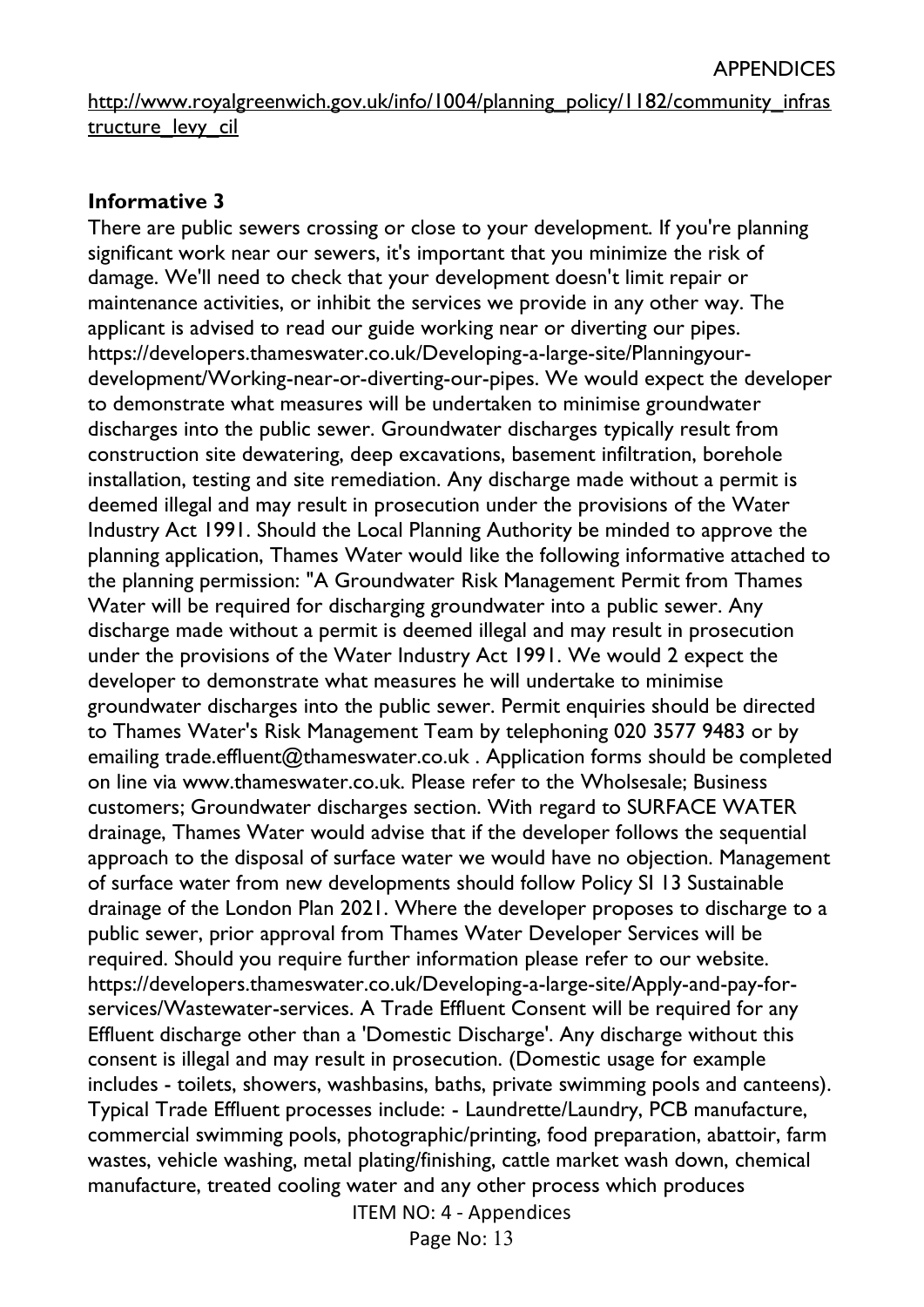contaminated water. Pre-treatment, separate metering, sampling access etc may be required before the Company can give its consent. Applications should be made at https://wholesale.thameswater.co.uk/Wholesale-services/Business-customers/Tradeeffluent or alternatively to Waste Water Quality, Crossness STW, Belvedere Road, Abbeywood, London. SE2 9AQ. Telephone: 020 3577 9200. Thames Water would advise that with regard to WASTE WATER NETWORK and SEWAGE TREATMENT WORKS infrastructure capacity, we would not have any objection to the above planning application, based on the information provided. Water Comments The proposed development is located within 15m of our underground water assets and as such we would like the following informative attached to any approval granted. The proposed development is located within 15m of Thames Waters underground assets, as such the development could cause the assets to fail if appropriate measures are not taken. Please read our guide 'working near our assets' to ensure your workings are in line with the necessary processes you need to follow if you're considering working above or near our pipes or other structures. https://developers.thameswater.co.uk/Developing-a-large-site/Planning-yourdevelopment/Working-near-ordiverting-our-pipes. Should you require further information please contact Thames Water. Email:

developer.services@thameswater.co.uk There are water mains crossing or close to your development. Thames Water do NOT permit the building over or construction within 3m of water mains. If you're planning significant works near our mains (within 3m) we'll need to check that your development doesn't reduce capacity, limit repair or maintenance activities during and after construction, or inhibit the services we provide in any other way. The applicant is advised to read our guide working near or diverting our pipes.

https://developers.thameswater.co.uk/Developing-a-large-site/Planningyourdevelopment/Working-near-or-diverting-our-pipes If you are planning on using mains water for construction purposes, it's important you let Thames Water know before you start using it, to avoid potential fines for improper usage. More information and how to apply can be found online at

thameswater.co.uk/buildingwater. On the basis of information provided, Thames Water would advise that with regard to water network and water treatment infrastructure capacity, we would not have any objection to the above planning application. Thames Water recommends the following informative be attached to this planning permission. Thames Water will aim to provide customers with a minimum pressure of 10m head (approx 1 bar) and a flow rate of 9 litres/minute at the point where it leaves Thames Waters pipes. The developer should take account of this minimum pressure in the design of the proposed development.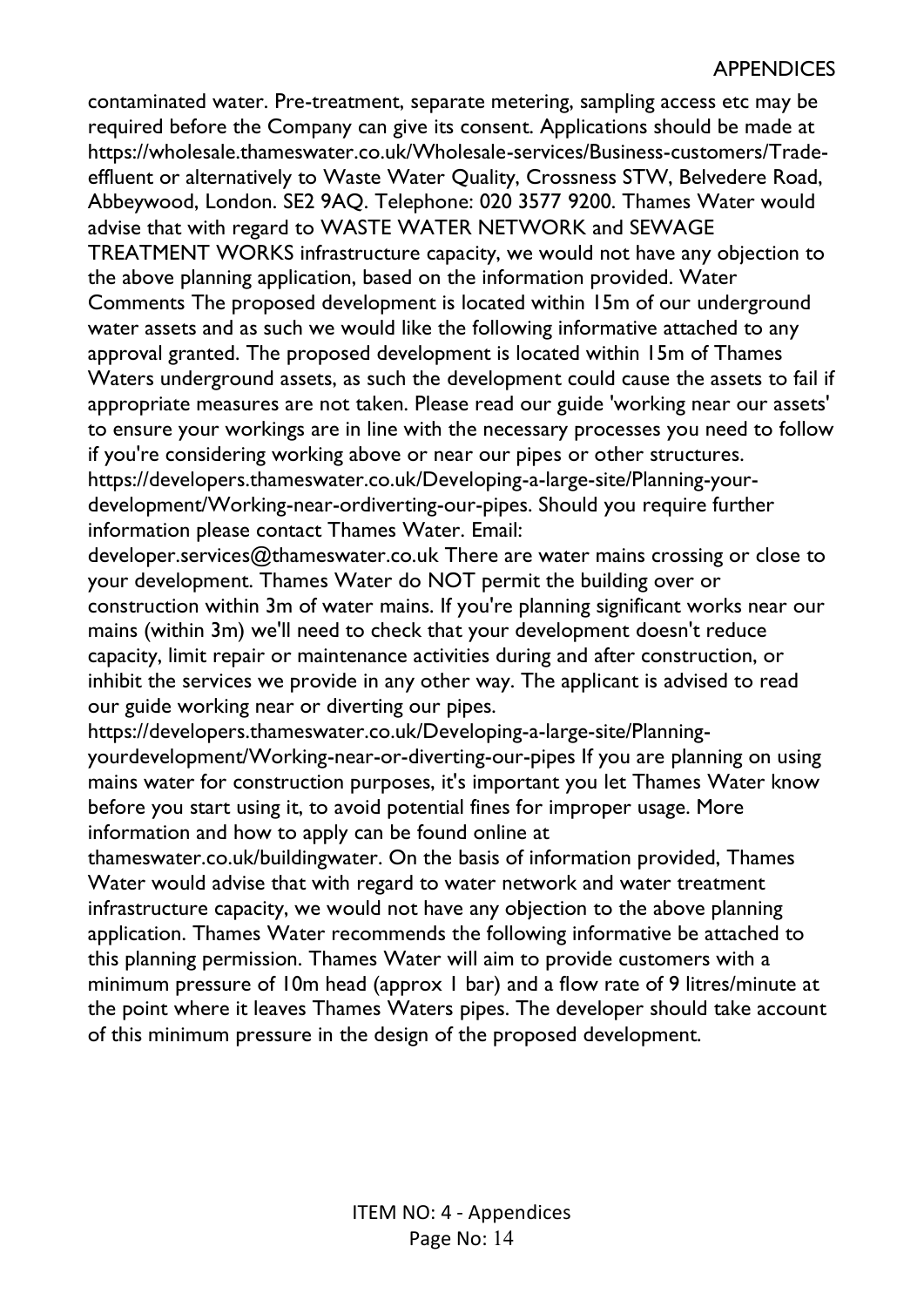### **Appendix 3 – National, regional and local planning policies and Supplementary Planning Guidance / Documents.**

## **1. National Planning Policy Framework (NPPF – 2021)**

Chapter 2 – Achieving sustainable development Chapter 6 – Building a strong, competitive economy Chapter 8 – Promoting healthy and safe communities Chapter 9 – Promoting sustainable transport Chapter 11 – Making effective use of land Chapter 12 – Achieving well-designed places Chapter 14 – Meeting the challenge of climate change, flooding and coastal change Chapter 15 – Conserving and enhancing the natural environment and Chapter 16 – Conserving and enhancing the historic environment.

### **2. The London Plan (March 2021)** – The following policies are of consideration:

#### *Good Growth Policies*

Policy GG2 – Making the best use of land Policy GG5 – Growing a good economy

### *Spatial Development Patterns Policies*

Policy SD1 – Opportunity Areas

#### *Design Policies*

- Policy D3 Optimising site capacity through the design-led approach
- Policy D4 Delivering good design
- Policy D5 Inclusive design
- Policy D8 Public realm
- Policy D11 Safety, security and resilience to emergency
- Policy D12 Fire Safety
- Policy D14 Noise

### *Economy Policies*

Policy E2 – Providing suitable business space

- Policy E4 Land for industry, logistics and services to support London's economic function
- Policy E5 Strategic Industrial Locations (SIL) and
- Policy E7 Industrial intensification, co-location and substitution

Policy E11 – Skills and opportunities for all

### *Heritage and Culture Policies*

Policy HC1 – Heritage conservation and growth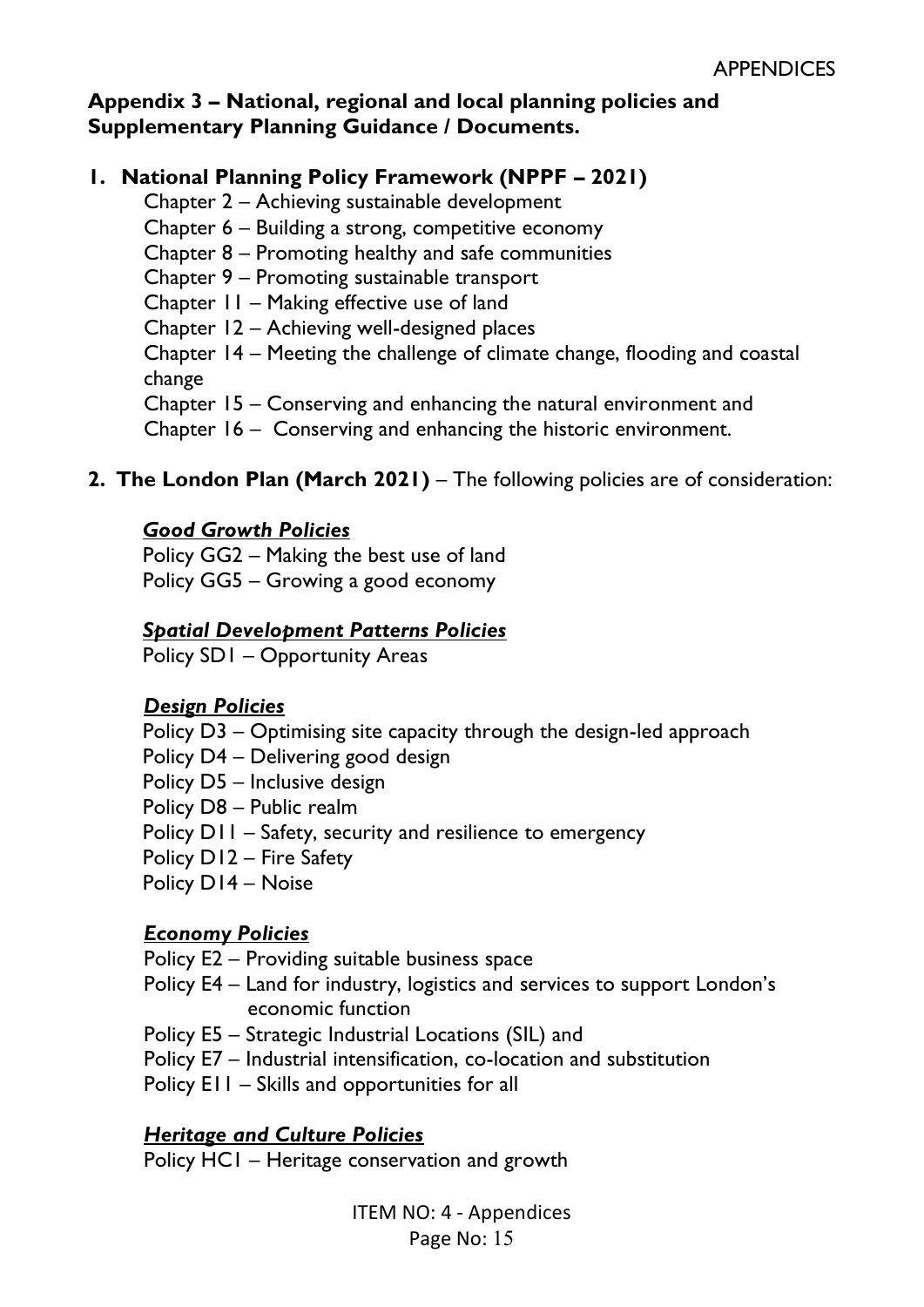#### *Green Infrastructure and Natural Environment Policies*

Policy G5 – Urban Greening

Policy G6 – Biodiversity and access to nature

Policy G7 – Trees and woodlands

### *Sustainable Infrastructure Policies*

Policy SI 1 – Improving air quality

Policy SI 2 – Minimising greenhouse gas emissions

Policy SI 7 – Reducing waste and supporting the circular economy

Policy SI 8 – Waste capacity and net waste self-sufficiency

Policy SI 9 – Safeguarded waste sites

Policy SI 12 – Flood risk management

Policy SI 10 – Aggregates

### *Transport Policies*

Policy T2 – Healthy streets

Policy T4 – Assessing and mitigating transport impacts

Policy T5 – Cycling

Policy T6 – Car parking

Policy T6.5 – Non-residential disabled persons parking

Policy T7 – Deliveries, servicing and construction.

### 3. **The Royal Greenwich Local Plan: Core Strategy with Detailed Policies**

**("Core Strategy" – 2014) –** The main Core Strategy policies relevant to this application are:

Policy EA1 – Economic Development Policy EA2 – Charlton Riverside Policy EA4 – Strategic Industrial Locations Policy EA(a) – Local Employment Sites Policy EA(c) – Skills and Training

### *Design and Heritage Policies*

Policy DH1 – Design Policy DH3 – Heritage Assets Policy DH(b) – Protection of Amenity for Adjacent Occupiers Policy DH(k) – Thames Policy Area Policy DH(m) – Archaeology

## *Open Space Policies*

ITEM NO: 4 - Appendices Policy OS4 – Biodiversity Policy OS(f) – Ecological Factors